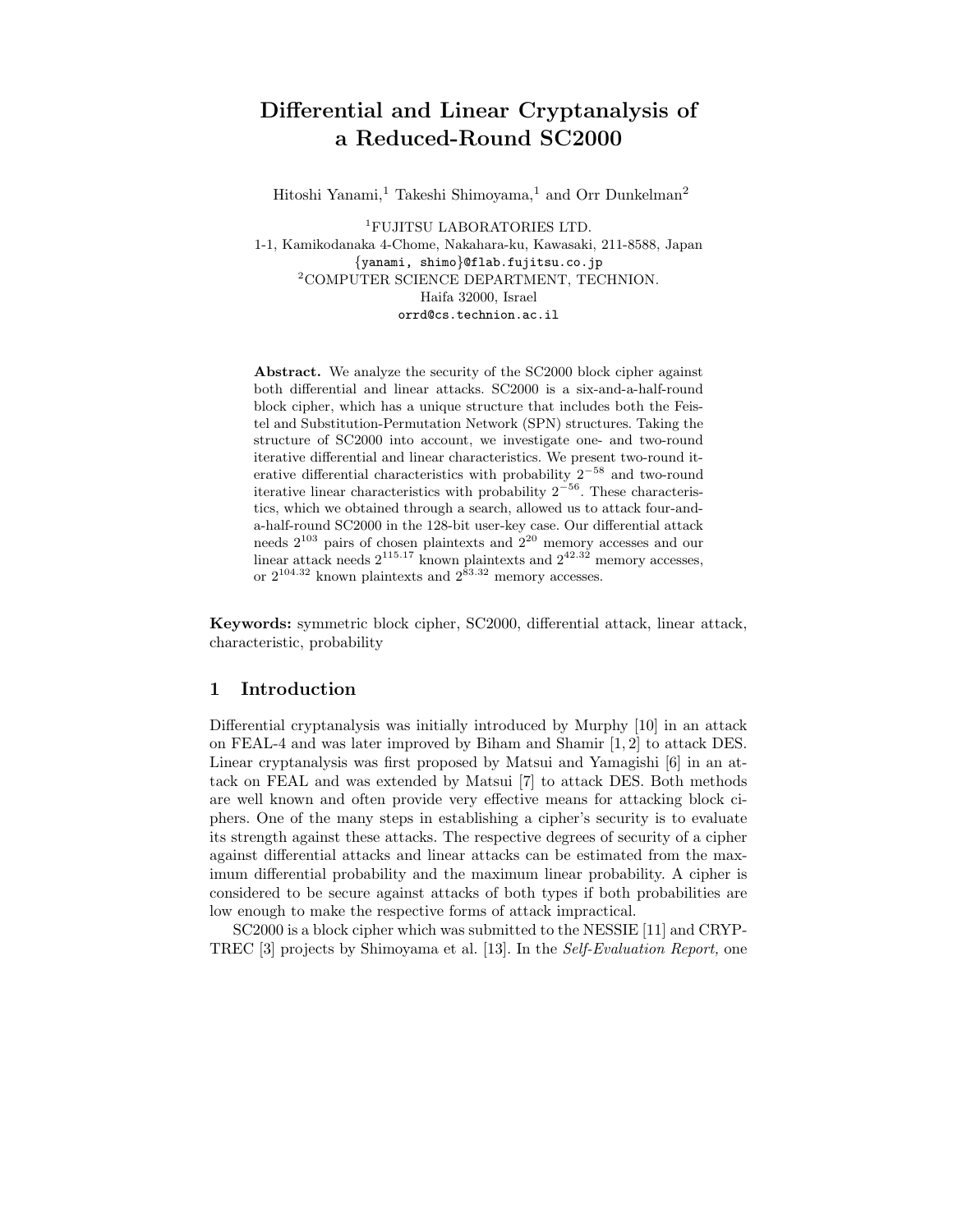of the submitted documents, the security against differential and linear cryptanalysis was evaluated by estimating the number of active S-boxes in differential and linear characteristics. The strength of the SC2000 cipher has been evaluated in other published work on attacking SC2000 [3–5, 12, 17].

This paper is based on the work of Yanami and Shimoyama [17] at the 2nd NESSIE workshop, which is a report by the authors on investigation they carried out with both differential and linear attacks on a reduced-round SC2000. We use the same differential characteristics as was used in the above work in the work we describe here. This has a slightly higher probability than the characteristics that have been found by Raddum and Knudsen [12]. The linear cryptanalysis by Yanami and Shimoyama [17] contained some incorrect calculations. We have corrected these and re-examined the linear characteristics. Moreover, in this paper we use a better method of deducing the subkey bits. This new technique reduces the time complexity of the attacks by several orders of magnitude.

In this paper we investigate the one- and two-round iterative differential/linear characteristics of SC2000. By iterating the differential/linear characteristic obtained by our search, we construct a longer characteristic and utilize it to attack four-and-a-half-round SC2000.

The paper is organized as follows. We briefly describe the encryption algorithm for SC2000 in Section 2. In Section 3, we illustrate our search method and show our search results. We present our differential and linear attacks on four-and-a-half-round SC2000 in Sections 4 and 5, respectively. We summarize our paper in Section 6.

# 2 Description of SC2000

SC2000 is a block cipher which was submitted to the NESSIE [11] and CRYP-TREC [3] projects by Shimoyama et al. [13]. SC2000 has a 128-bit block size and supports 128-/192-/256-bit user keys, and in these ways is the same as the AES.

Before proceeding further, we need to make two remarks: Firstly, we mainly take up the case of 128-bit user keys. Secondly, we omit the description of the SC2000 key schedule as it has no relevance to the attacks presented in this paper. The key schedule generates sixty-four 32-bit subkeys from a 128-bit user key.

## 2.1 The Encryption Algorithm

Three functions are applied in the  $SC2000$  encryption algorithm: the I, R and B functions. Each function has 128-bit input and output. The R functions used are of two types, which only differ in terms of a single constant (0x55555555 or 0x333333333333333. When we need to distinguish between the two types, we use  $R_5$ and  $R_3$  to indicate the respective constants.

The encryption function may be written as:

 $I-B-I-R_5\times R_5-I-B-I-R_3\times R_3-I-B-I-R_5\times R_5-I$  $I-B-I-R_3\times R_3-I-B-I-R_5\times R_5-I-B-I-R_3\times R_3-I-B-I$ ,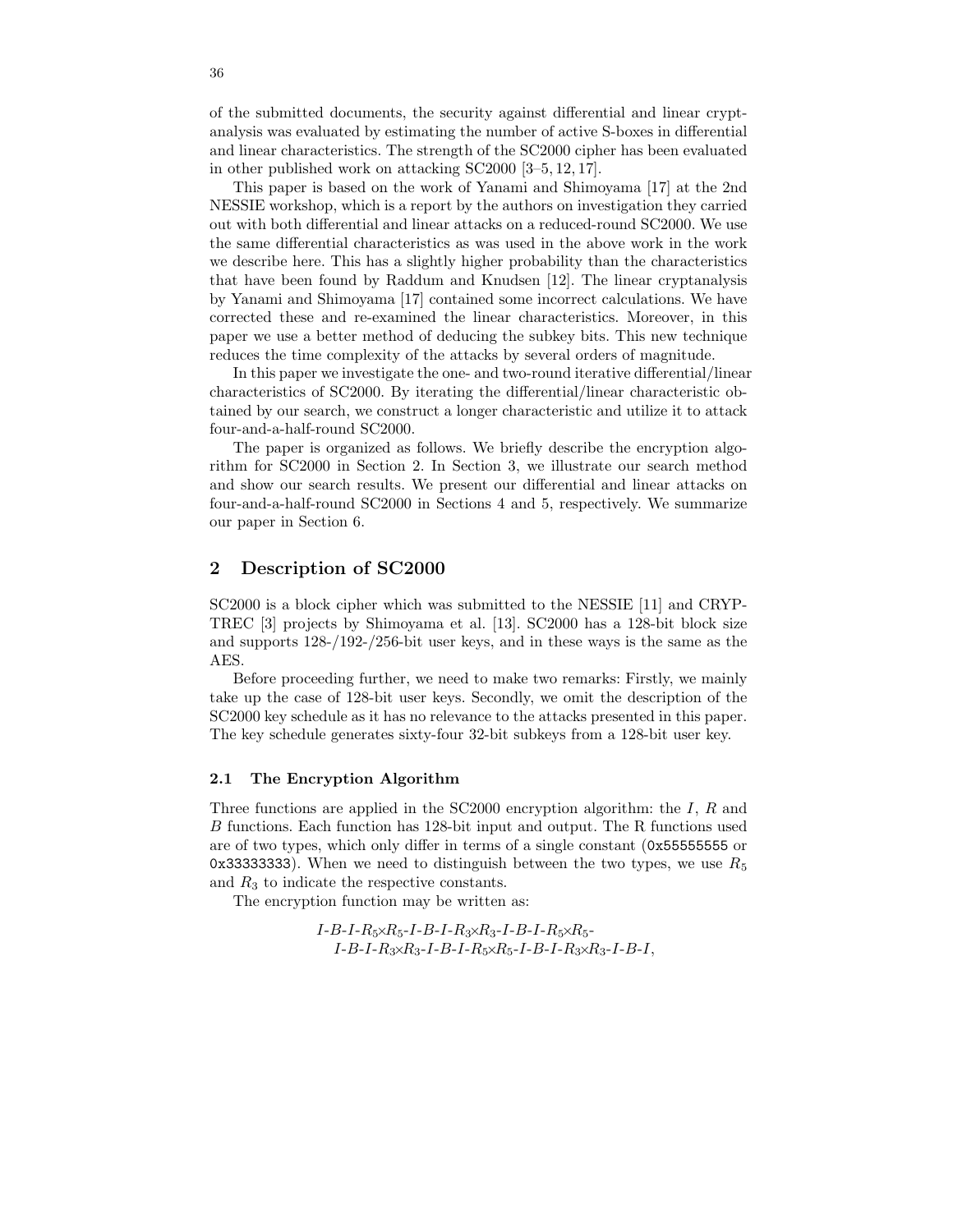

Fig. 1. The R function



Fig. 2. The  $F$  function

where  $\times$  stands for the exchange of the left and right 64 bits. We define  $-I-B$ - $I-R\lambda R$ - as the round in SC2000. The round is iterated six times by the cipher and the final set of operations, -I-B-I, is then applied to obtain symmetry for encryption and decryption. For the sake of simplicity, we refer to the last part -I-B-I as half a round. SC2000 involves six and a half rounds with a 128-bit user key, and seven and a half rounds with a 192-/256-bit user key.

## 2.2 The I Function

The I function XORs a 128-bit input with four 32-bit subkeys. The I function divides the input into four 32-bit words, and then applies an XOR to each of these words and a corresponding 32-bit subkey. These subkeys are only used in the I function.

## 2.3 The R Function

The R function has a conventional Feistel structure, except for the swapping of the left and right 64 bits in its last part (Fig. 1). The  $F$  function is applied to the right 64 bits of the input, and the output of the function is XORed with the left 64 bits. The result of the XOR becomes the left half of the output of the R function. The right half of the output of the  $R$  function is the same as the right half of the input.

The input and output of the  $F$  function in the  $R$  function are both 64 bits; the function consists of three subfunctions, the  $S$ ,  $M$  and  $L$  functions (Fig. 2).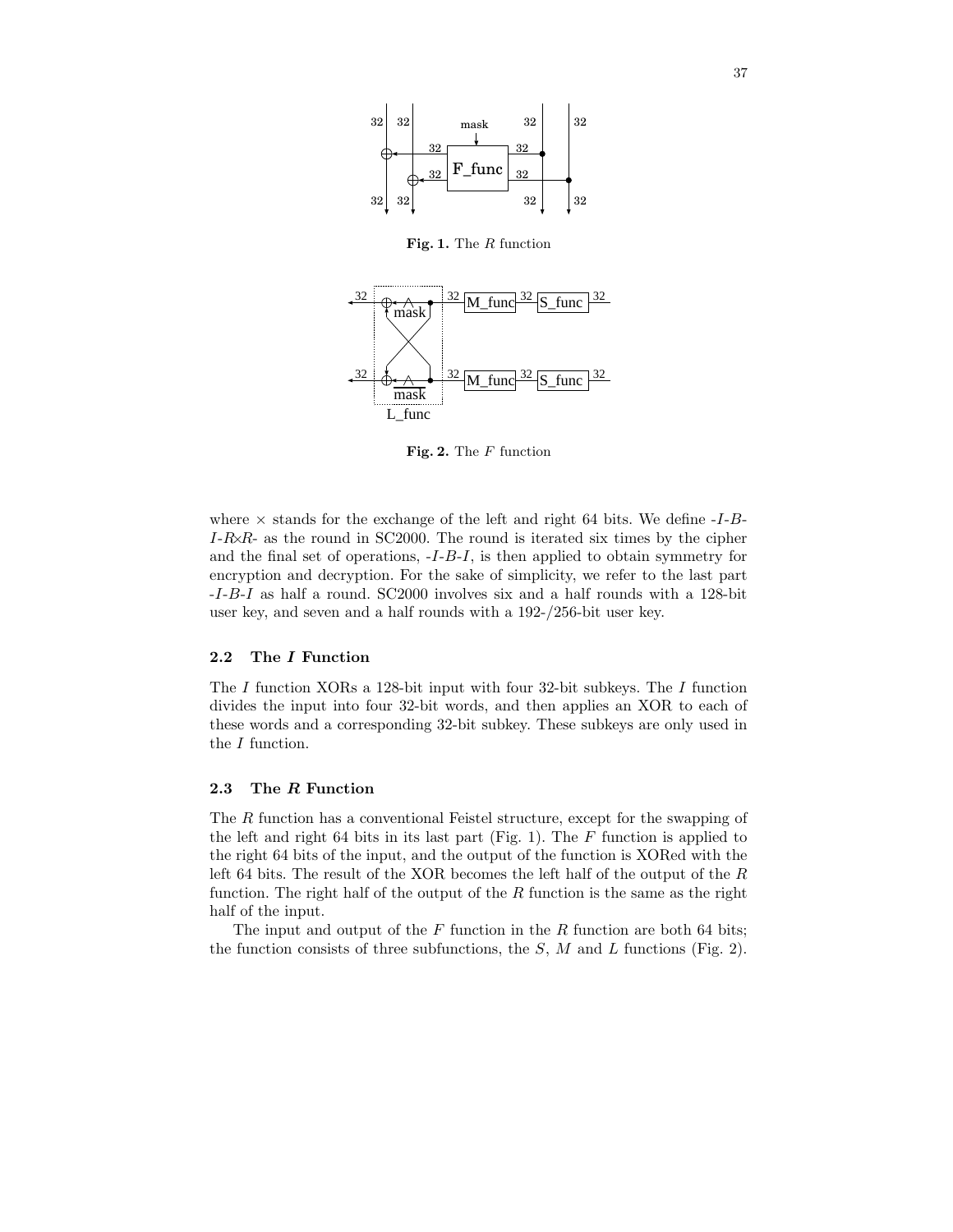The F function divides its input into two 32-bit variables and each variable is successively dealt with by the  $S$  and  $M$  functions. The two outputs become the input value for the  $L$  function, the output of which becomes the output of the  $F$  function. Note that the  $F$  function is bijective. We describe the  $S, M$  and  $L$ functions below.

- The S function is a 32-bit input/output nonlinear function. The 32-bit input is divided into groups, in order, 6, 5, 5, 5, 5 and 6 bits. These groups of bits enter corresponding S-boxes; each of the two 6-bit groups enters  $S_6$ , while each of the four 5-bit groups enters  $S_5$ . The output of the S function is the concatenation of the outputs of the S-boxes. We refer to Shimoyama et al. [13] for the values in the  $S_5$  and  $S_6$  tables.
- The  $M$  function is a 32-bit input/output linear function. The output  $b$  for an input  $a$  is the product of  $a$  and a matrix  $M$ ,

$$
b = a \cdot M,
$$

where  $M$  is a square matrix of order 32 with entries that are elements of  $GF(2)$ , the Galois field of order two, and a and b are row vectors with entries from  $GF(2)$ . We refer to Shimoyama et al. [13] for the entries of the matrix  $M$ .

The L function has two 32-bit variables as its input and output. We use  $(a, b)$  to denote the input and  $(c, d)$  to denote the corresponding output. The variables c and d are obtained by applying the following formulae:

$$
c = (a \wedge mask) \oplus b; \ \ d = (b \wedge \overline{mask}) \oplus a,
$$

where  $mask$  is the constant we earlier mentioned,  $0x55555555$  or  $0x33333333$ , mask is the bitwise-NOT of the mask, and the symbol  $\land$  represents the bitwise-AND operation.

## 2.4 The B Function

The  $B$  function has an SPN structure with 128-bit input/output which contains the thirty-two 4-bit input/output S-boxes. This structure is similar to the one that is used in the Serpent block cipher. We can use a bitslice approach to implement the B function. We represent the input to the B function as  $(a, b, c, d)$ , where each variable has 32 bits; the *i*-th bit of  $a$  is  $a_i$ , and equivalent notation applies to b, c and d. For  $i = 0, 1, \ldots, 31$ , the *i*-th bit is taken from each of the variables a, b, c and d, and the resulting four bits  $(a_i, b_i, c_i, d_i)$  are replaced by  $(e_i, f_i, g_i, h_i)$  according to the  $S_4$  table, where the notation is analogous to that for  $(a, b, c, d)$  above, and  $(e, f, g, h)$  denotes the four 32-bit words which compose the output of the  $B$  function. We refer to Shimoyama et al. [13] for the values in the  $S_4$  table. Note that if the B functions in SC2000 are all replaced by the swapping of the left and right 64 bits, the resulting structure becomes the classical Feistel structure.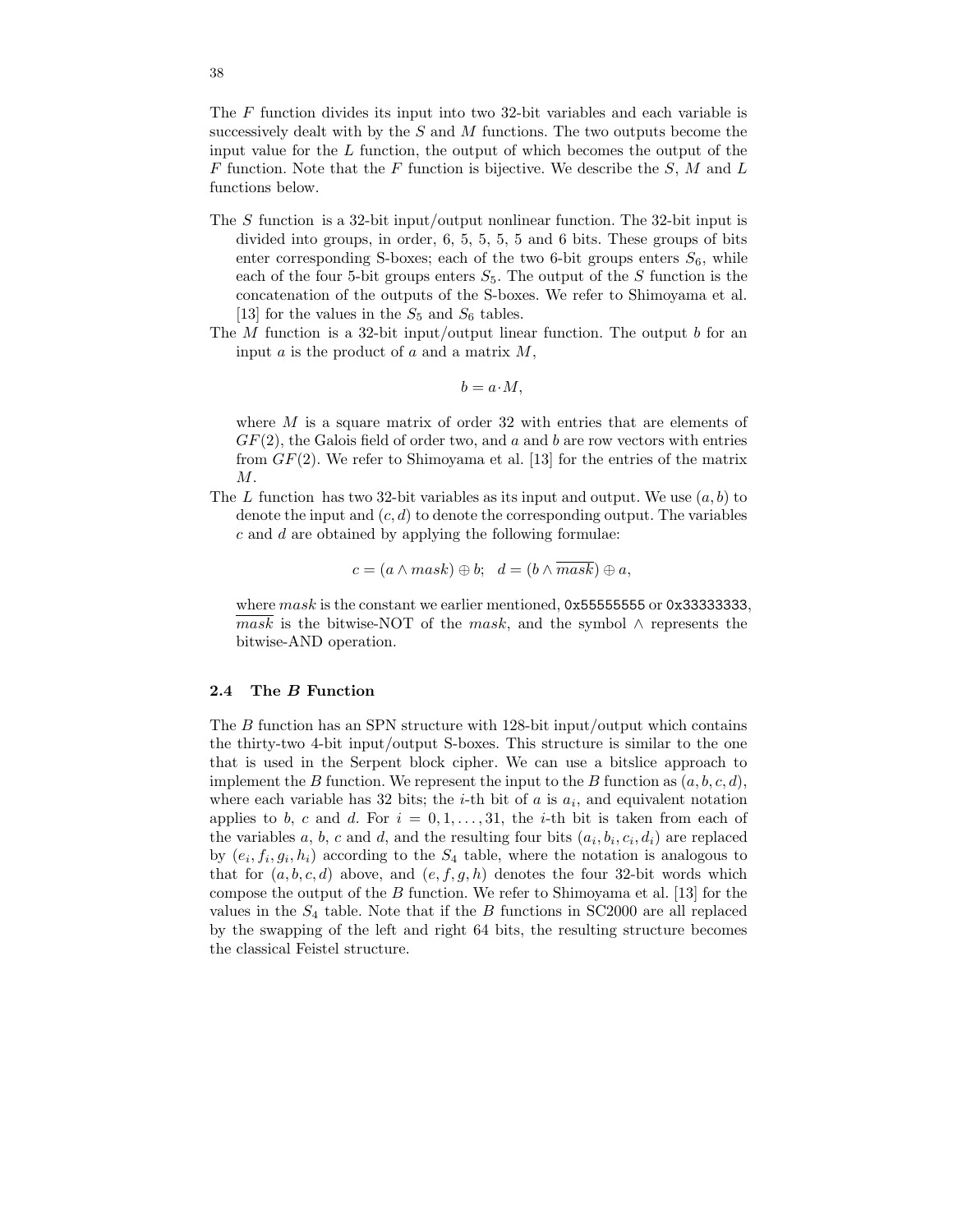# 3 The Differential and Linear Characteristics of SC2000

In investigating the differential/linear characteristics of a block cipher, it is very hard to compute the probability of every characteristic by applying an exhaustive search to the cipher itself. Roughly speaking, the following strategy is often used to construct a long characteristic that has a high probability. 1) Examine fewround iterative characteristics, i.e., characteristics of the same input and output differences/masks appearing at intervals of a few rounds. 2) Iterate the one with the highest differential/linear probability which was found by the search to make a characteristic for larger numbers of rounds. We will follow this strategy in examining the differential/linear characteristics.

In the  $SC2000$  encryption algorithm, the I functions are merely used for XORing data with subkeys, so we can eliminate them from our examination of differential/linear relationships. Removing these functions leaves the following sequence:

 $B-R_5\times R_5-B-R_3\times R_3-B-R_5\times R_5-B-R_3\times R_3-B-R_5\times R_5-B-R_3\times R_3-B$ .

It can be seen that  $-B-R\&R$ - is a period. It is repeated six times until the final B function is added to preserve symmetry of the encryption and decryption procedures. Taking the period into consideration, we investigate the one- and two-round differential/linear characteristics with certain patterns of differences and masks.

## 3.1 Differential Characteristics

We explain our efficient way of searching for an iterative differential characteristic that has a high probability. We start by reviewing the nonlinear functions of SC2000. They are all realized by the S-boxes,  $S_4$ ,  $S_5$  and  $S_6$ . There are thirtytwo  $S_4$  boxes in the B function and eight  $S_5$  boxes and four  $S_6$  boxes in the R function. The S function is made up of four  $S_5$  boxes and two  $S_6$  boxes; there are two  $S$  functions in the  $R$  function. In the differential distribution tables for the S-boxes, we see that given a pair of nonzero input and output differences, the differential probability for  $S_4$  is either  $2^{-2}$  or  $2^{-3}$ , while for  $S_5$  it is  $2^{-4}$  and for  $S_6$  it is either  $2^{-4}$  or  $2^{-5}$ . These facts suggest that the number of nonzero differences for the  $S_5$  and  $S_6$  boxes in the S function will have a stronger effect on the overall differential probability of characteristics than the number for the  $S_4$  boxes in the B function.

Taking this into consideration, we decide to investigate those differential characteristics that have a nonzero difference in a single one of the four  $S$  functions in a  $-B-R\lambda R$ - cycle, which enables us to efficiently find those differential characteristics that have high probabilities.

One-Round Characteristics. We investigate those one-round iterative characteristics that have a nonzero difference in a single one of the four S functions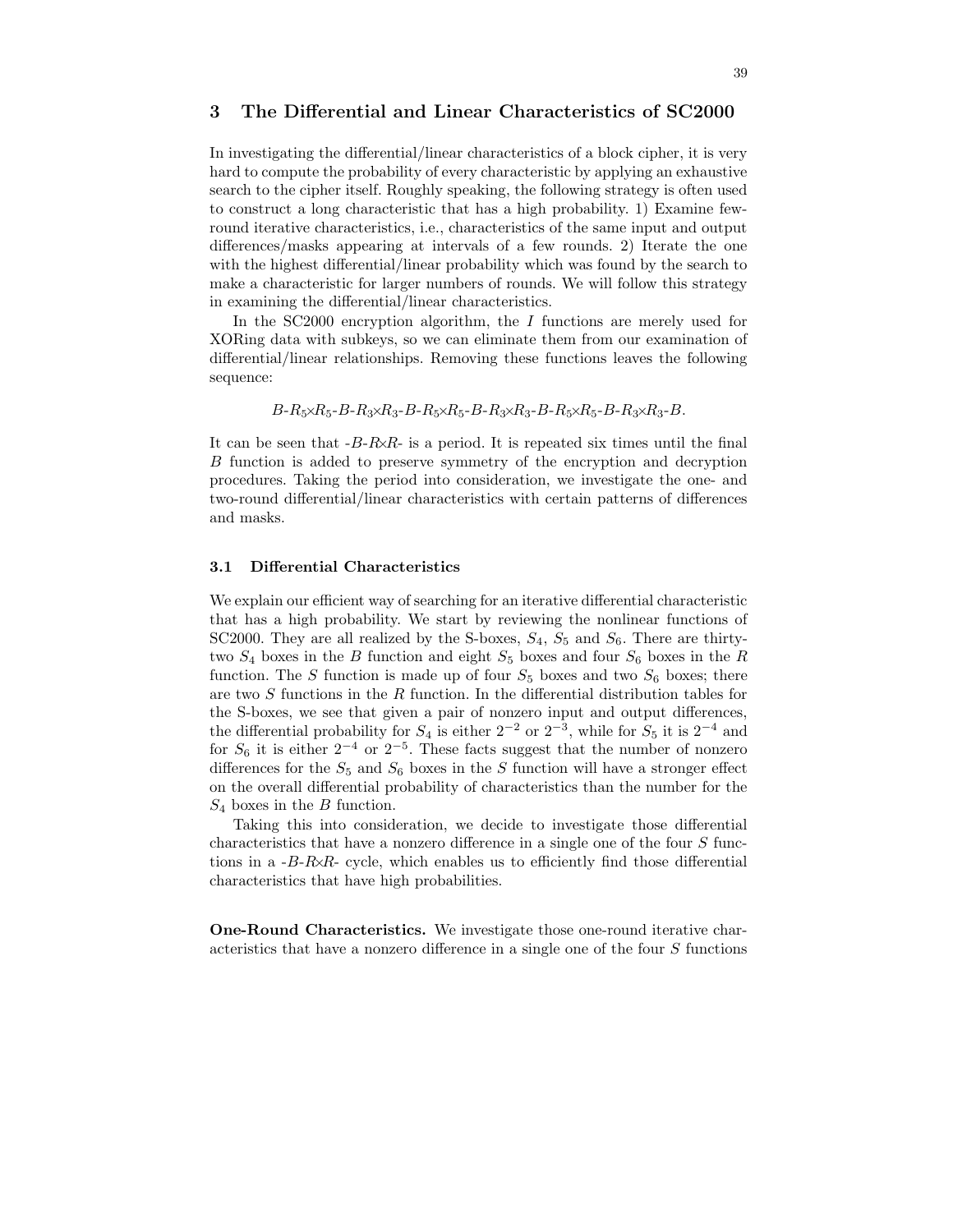

Fig. 3. Patterns of differences

in a  $-B-R\angle R$ - cycle. We illustrate the differential patterns of the characteristics we need to investigate in Fig. 3.

We call the respective types of differential pattern  $D_1$ ,  $D_2$ ,  $D_3$  and  $D_4$ , according to the position of the  $S$  function that has a nonzero difference.

We have investigated differential characteristics that have these patterns for both  $-B-R_5 \times R_5$ - and  $-B-R_3 \times R_3$ -. We have found differential characteristics that have a probability of  $2^{-33}$  in both cycles. This is the highest probability for differential characteristics of the four types mentioned above. These characteristics are of type  $D_3$ . We give an example of one such differential characteristic: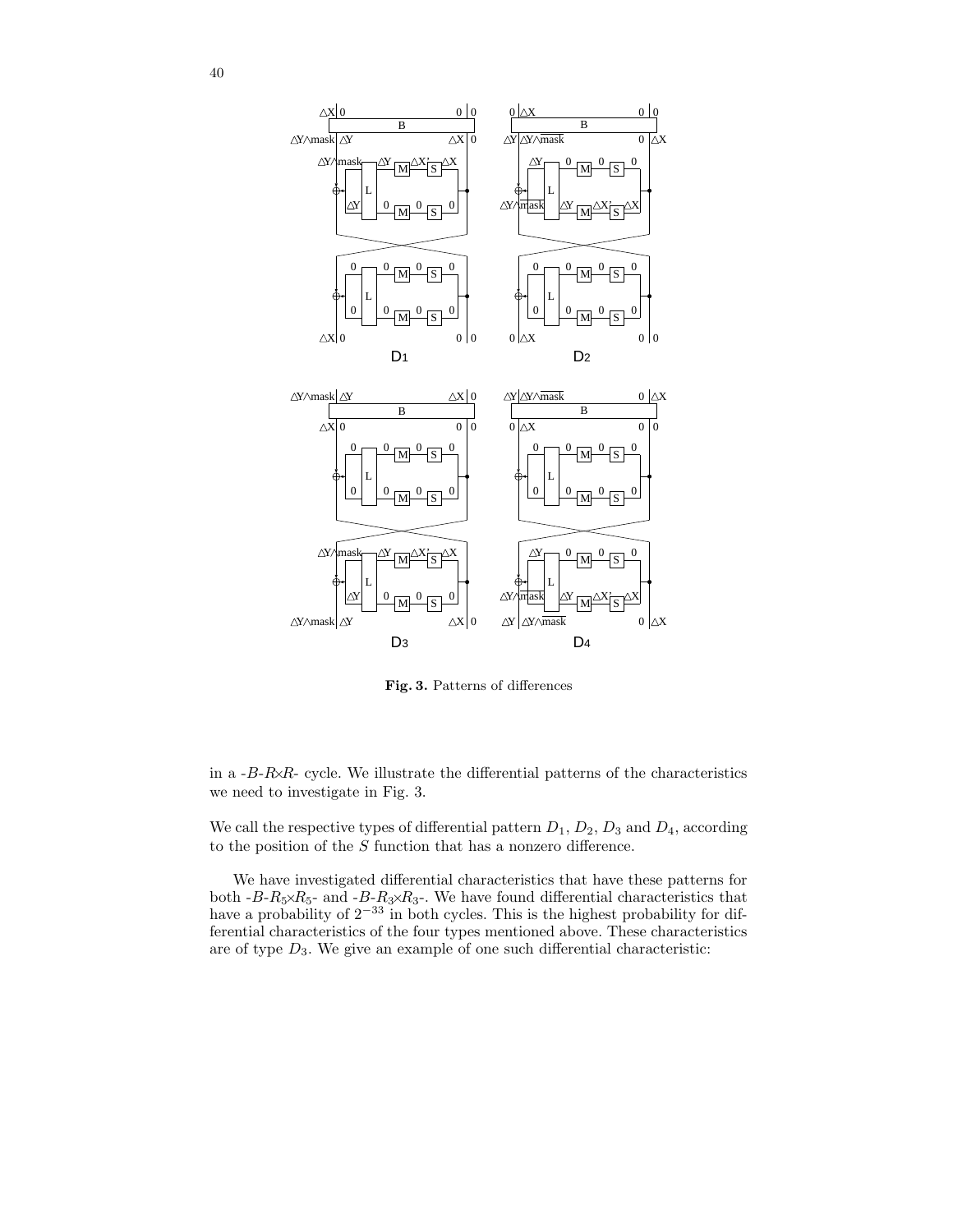

$$
\begin{array}{ccc} B\end{array}\begin{array}{c} \left(\begin{array}{ccccc} & 0&0\,x00080008&0x08090088& & &0)\\ \downarrow{B}& & & &\\ (0x08090088& &0& & &\\ R\ (\end{array}\right)\end{array}\begin{array}{c} \left(\begin{array}{ccccc} & & & & 0\\ x&0& & &\\ & & & &\\ R\ (\end{array}\right)\end{array}\begin{array}{c} \left(\begin{array}{ccccc} & & & & 0\\ x&0& &\\ & & & &\\ x&0& &\\ & & & &\\ \end{array}\right)\end{array}\begin{array}{c} \left(\begin{array}{ccccc} & & & & 0\\ x&0& &\\ & & & &\\ x&0& &\\ & & & &\\ x&0& &\\ x&0& &\\ \end{array}\right)\end{array}\begin{array}{c} \left(\begin{array}{ccccc} & & & & 0\\ x&0& &\\ & & & &\\ x&0& &\\ & & & &\\ x&0& &\\ & & & &\\ x&0& &\\ x&0& &\\ \end{array}\right)\end{array}
$$

Note that this characteristic has a probability of  $2^{-33}$  regardless of the constant in the  $R$  function, and that we can construct an  $n$ -round differential characteristic with probability  $2^{-33n}$  by concatenating this characteristic *n* times.

**Two-Round Characteristics.** By distinguishing  $R_5$  from  $R_3$ , we are also able to treat  $-B-R_5\times R_5-B-R_3\times R_3$ - as a cycle. Turning our attention to this cycle, we have investigated those two-round iterative characteristics which have a nonzero difference in a single one of the four  $S$  functions in each  $-R\lambda R$ - part. It would appear that we are able to independently choose differential patterns from among  $D_i$  ( $i = 1, 2, 3, 4$ ) for the former  $-B-R_5 \times R_5$ - and latter  $-B-R_3 \times R_3$ - sequence, but some patterns cannot be concatenated. We can judge whether or not it is possible to concatenate  $D_i$  and  $D_j$  from the differential distribution table of  $S_4$  (see the Appendix). Below we list the pairs that may be concatenated and thus need to be investigated:

| $-B-R_5\times R_5$ - $-B-R_3\times R_3$ -                                                | $-B-R_5\times R_5$ - $-B-R_3\times R_3$ -                                                  |
|------------------------------------------------------------------------------------------|--------------------------------------------------------------------------------------------|
| $\Delta A \rightarrow (D_1) \rightarrow \Delta B \rightarrow (D_1) \rightarrow \Delta A$ | $\Delta A \rightarrow (D_1) \rightarrow \Delta B \rightarrow (D_2) \rightarrow \Delta A$   |
| $\Delta A \rightarrow (D_2) \rightarrow \Delta B \rightarrow (D_2) \rightarrow \Delta A$ | $\Delta A \rightarrow (D_2) \rightarrow \Delta B \rightarrow (D_1) \rightarrow \Delta A$   |
| $\Delta A \rightarrow (D_3) \rightarrow \Delta B \rightarrow (D_3) \rightarrow \Delta A$ | $\Delta A \rightarrow (D_3) \rightarrow \Delta B \rightarrow (D_4) \rightarrow \Delta A$   |
| $\Delta A \rightarrow (D_4) \rightarrow \Delta B \rightarrow (D_4) \rightarrow \Delta A$ | $\Delta A \rightarrow (D_4) \rightarrow \Delta B \rightarrow (D_3) \rightarrow \Delta A$ . |
|                                                                                          |                                                                                            |

Note that differences  $\Delta A$ 's and  $\Delta B$ 's in the above list should be adjusted as required: When, for example, the former pattern is  $D_1$  and the latter is  $D_2$ , we think of  $\Delta A$  as  $(0, \Delta X, 0, 0)$  and  $\Delta B$  as  $(\Delta X, 0, 0, 0)$ , adopting the respective output differences of the preceding  $R$  functions. We have investigated characteristics of the above types and found that the differential characteristics with the highest probability have the pattern

$$
\Delta A \to (D_4) \to \Delta B \to (D_3) \to \Delta A
$$

with probability  $2^{-58}$ . An example of such a characteristic is given below:

|       |                                  | $-B-R_5\times R_5-B-R_3\times R_3-$                                      |              |                         |
|-------|----------------------------------|--------------------------------------------------------------------------|--------------|-------------------------|
|       | 0x01120000 0x01124400 0x01124400 |                                                                          |              |                         |
|       |                                  | 00x01124400                                                              |              |                         |
| $R_5$ |                                  | 0) $\stackrel{F}{\longleftarrow}$ (                                      |              |                         |
|       |                                  | $R_5$ (0x01124400 0x00020000) $\stackrel{F}{\longleftarrow}$ (           |              | 0 0x01124400) $2^{-16}$ |
|       |                                  | (0x011244000x00020000                                                    | 00x01124400) |                         |
| B     | (0x01124400                      | $\mid B$                                                                 |              |                         |
|       |                                  |                                                                          |              |                         |
| $R_3$ |                                  | $(0) \stackrel{F}{\longleftarrow}$ (                                     |              |                         |
|       |                                  | $R_3$ (0x01120000 0x01124400) $\stackrel{F}{\longleftarrow}$ (0x01124400 |              |                         |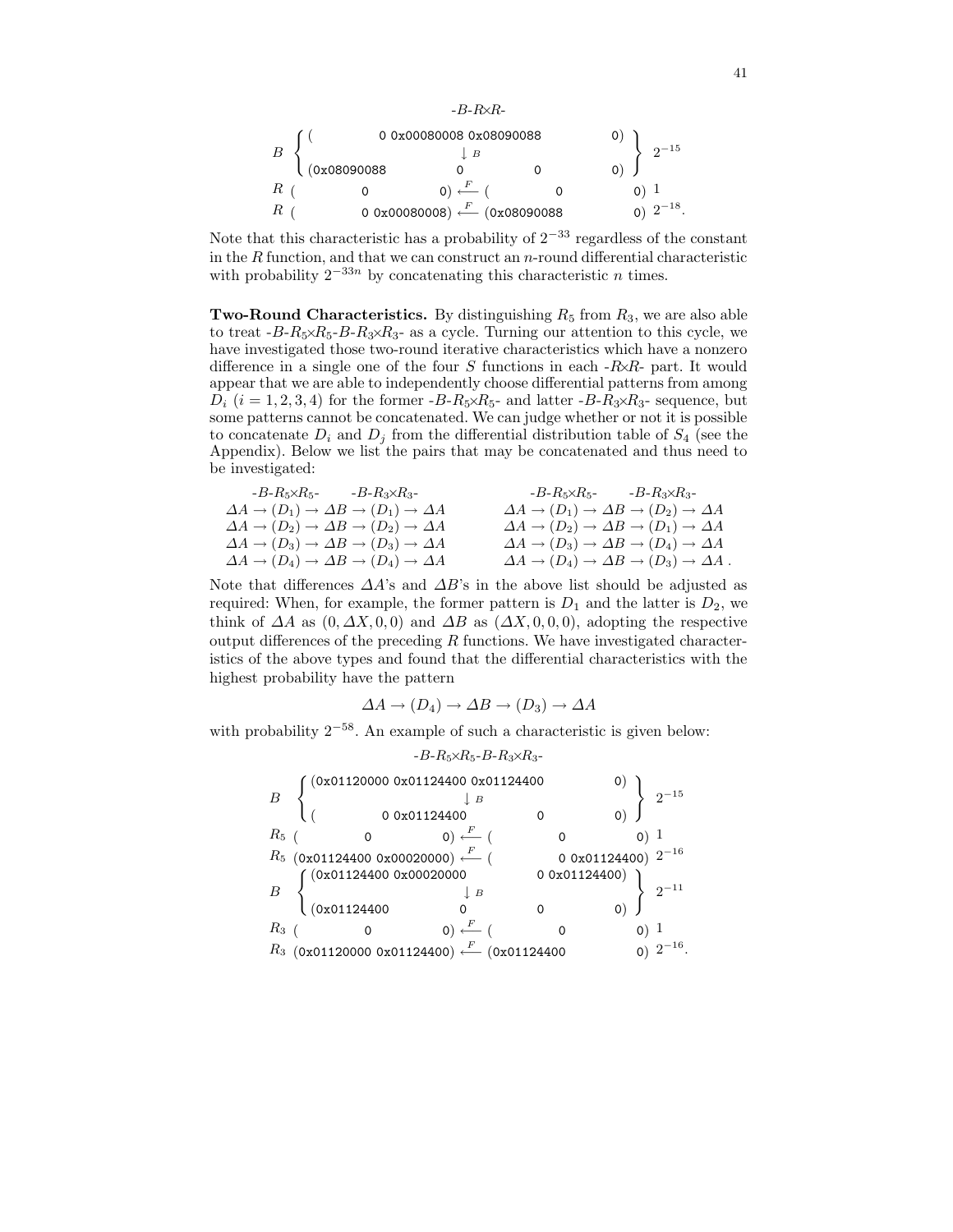The probability  $2^{-58}$  of this characteristic is higher than  $2^{-66}$ , the probability obtained for the two-round differential characteristic from the one-round iterative characteristic with the highest probability that we found. We will later use the former characteristic in our differential attack on a reduced-round SC2000.

#### 3.2 Linear Characteristics

As with the differential probability, the linear distribution tables tell us that the number of nonzero masks for the  $S_5$  and  $S_6$  boxes in the S function have a stronger effect on the overall linear probability than the number for the  $S_4$ boxes in the  $B$  function; given a pair of nonzero input/output masks, the linear probability for  $S_4^{\dagger}$  is either  $2^{-2}$  or  $2^{-4}$ , while for  $S_5$  it is  $2^{-4}$  and for  $S_6$  it is between  $2^{-4}$  and  $2^{-8}$ .

We investigate the linear characteristics in the same way as the iterative differential characteristics, i.e., we examine the linear characteristics with a nonzero mask in a single one of the four S functions in a  $-B-R\&R$ - cycle.

One-Round Characteristics. We investigate those one-round iterative characteristics whose masks have a nonzero value in a single one of the four S functions in a  $-B-R\&R$ - cycle. We illustrate the mask patterns of the characteristics we investigate in Fig. 4. We call the respective types of mask pattern  $L_1, L_2, L_3$ and  $L_4$ , according to the position of the S function that has a nonzero mask.

We investigated characteristics of these types and found that the linear characteristics with the highest probability have probabilities of 2 <sup>−</sup>28.<sup>83</sup> for  $-B-R_5\times R_5$ - and of  $2^{-28}$  for  $-B-R_3\times R_3$ -. All of them are of type  $L_2$ . Below, we give examples of such linear characteristics for both  $-B-R_5\times R_5$ - and  $-B-R_3\times R_3$ -:



<sup>†</sup> In Yanami and Shimoyama [17], the authors used  $2^{-2}$  or  $2^{-3}$  for this probability, which turned out to be wrong. We have re-examined linear characteristics with the correct values.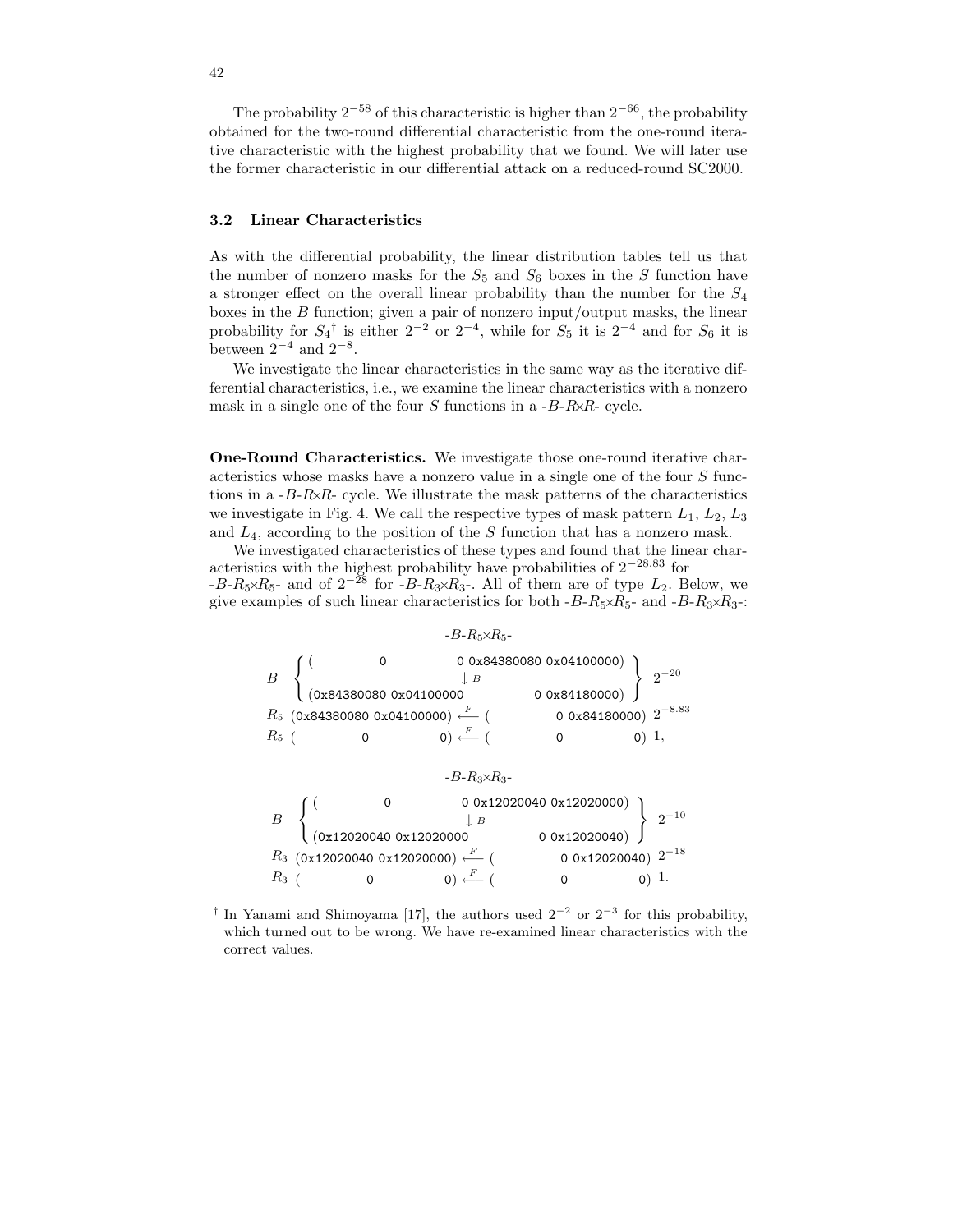It is not possible for these characteristics to pass through the sequence when the constant is changed into the other one. The highest probability for any linear characteristics which do pass through both constants is  $2^{-36.83}$ . An example of such a linear characteristic is:

|                               | $-B-R\!\times\!R$ -                                         |                        |                            |
|-------------------------------|-------------------------------------------------------------|------------------------|----------------------------|
|                               |                                                             | 00x111080080x11100000) |                            |
|                               | $\mid B$                                                    |                        |                            |
| $\int (0x111080080x11100000)$ |                                                             | 0.0x11108008)          |                            |
|                               | R $(0x111080080x11100000)$ $\stackrel{F}{\longleftarrow}$ ( |                        | 0 0x11108008) $2^{-22.83}$ |
|                               |                                                             |                        |                            |

We are able to construct an *n*-round linear characteristic with probability  $2^{-36.83n}$ by concatenating the above characteristic  $n$  times.

Two-Round Characteristics. We can apply the same method as we used for the differential case. We can use the linear distribution table of  $S_4$  to judge whether or not  $L_i$  and  $L_j$  can be concatenated (see the Appendix). Below, we list those pairs that need to be investigated:

| $-B-R_5\times R_5$ - $-B-R_3\times R_3$ -                | $-B-R_5\times R_5$ - $-B-R_3\times R_3$ -                |
|----------------------------------------------------------|----------------------------------------------------------|
| $\Gamma A \to (L_1) \to \Gamma B \to (L_1) \to \Gamma A$ | $\Gamma A \to (L_1) \to \Gamma B \to (L_2) \to \Gamma A$ |
| $\Gamma A \to (L_2) \to \Gamma B \to (L_2) \to \Gamma A$ | $\Gamma A \to (L_2) \to \Gamma B \to (L_1) \to \Gamma A$ |
| $\Gamma A \to (L_3) \to \Gamma B \to (L_3) \to \Gamma A$ | $\Gamma A \to (L_3) \to \Gamma B \to (L_4) \to \Gamma A$ |
| $\Gamma A \to (L_4) \to \Gamma B \to (L_4) \to \Gamma A$ | $\Gamma A \to (L_4) \to \Gamma B \to (L_3) \to \Gamma A$ |

The masks  $\Gamma A$  and  $\Gamma B$  should be considered as the masks output by the immediately preceding  $R$  functions, respectively. We have investigated characteristics of the above types and found that the linear characteristics with the highest probability have the pattern

$$
\Gamma A \to (L_4) \to \Gamma B \to (L_4) \to \Gamma A.
$$

The probability of these linear characteristics is  $2^{-56}$ . We list a example of such a characteristic below:

|       |                                                                |                       | $-B-R_5\times R_5-B-R_3\times R_3-$     |                           |  |
|-------|----------------------------------------------------------------|-----------------------|-----------------------------------------|---------------------------|--|
| B     |                                                                | 0x204000a2 0x20000022 | $\parallel$ B<br>00x204000a20x00400000) | 0 0x20400022)             |  |
| $R_5$ |                                                                |                       | $(0) \stackrel{F}{\longleftarrow} ($    |                           |  |
|       | $R_5$ (0x204000a2 0x00400000) $\stackrel{F}{\longleftarrow}$ ( |                       |                                         | 0 0x20400022) $2^{-16}$   |  |
| B     |                                                                | 0x204000a2 0x00400000 | $\mid B$                                | 00x20400022)              |  |
|       |                                                                |                       | 0 0x204000a2 0x20000022)                |                           |  |
| $R_3$ |                                                                |                       | $(0) \stackrel{F}{\longleftarrow} ($    |                           |  |
|       | $R_3$ (0x204000a2 0x20000022) $\stackrel{F}{\longleftarrow}$ ( |                       |                                         | 0 0x20400022) $2^{-16}$ . |  |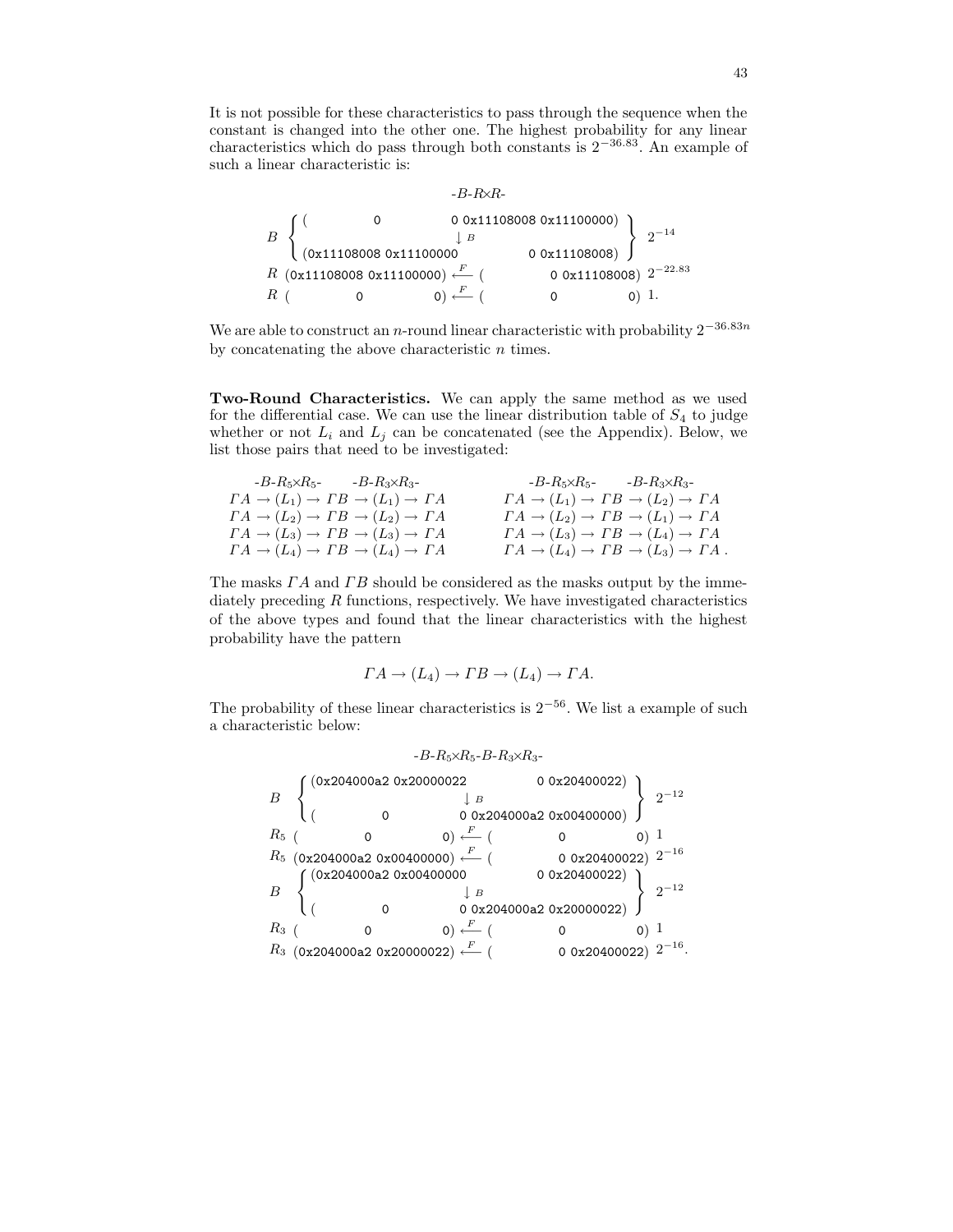The probability  $2^{-56}$  of this characteristic is much higher than  $2^{-73.66}$ , the probability of the two-round linear characteristic obtained from any one of the one-round iterative characteristics with the highest probability which we had previously found. We use this characteristic in our linear attack on a reducedround SC2000.

## 4 A Differential Attack on 4.5-Round SC2000

We now present our attack on a reduced-round SC2000 with 128-bit user key. By using a differential or linear characteristic with the highest probability which we had obtained in our search, we were able to attack the following four-and-ahalf-round SC2000:

$$
I-B-I-R_5 \times R_5-I-B-I-R_3 \times R_3-I-B-I-R_5 \times R_5-I-B-I-R_3 \times R_3-I-B-I.
$$

In this section, we illustrate how we use our differential attack to guess some bits in subkeys. Our linear attack will be described in the next section.

Our differential attack utilizes the two-round iterative differential characteristic with probability  $2^{-58}$ , which we mentioned in Section 3.1. By concatenating the two-round differential characteristic we mentioned in Section 3.1 twice (and removing one  $B$  function), we obtain a three-and-a-half-round differential characteristic with probability  $2^{-101}$ . We apply the characteristic in the following way:

Input-
$$
\bigoplus_{K_1}
$$
 -  $\bigoplus_{K_1}$  -  $\bigoplus_{(1)}$  -  $\bigoplus_{(1)}$  -  $\bigoplus_{(1)}$  -  $\bigoplus_{(1)}$  -  $\bigoplus_{(1)}$  -  $\bigoplus_{(1)}$  -  $\bigoplus_{(1)}$  -  $\bigoplus_{(1)}$  -  $\bigoplus_{(1)}$  -  $\bigoplus_{(1)}$  -  $\bigoplus_{(1)}$  -  $\bigoplus_{(1)}$  -  $\bigoplus_{(1)}$  -  $\bigoplus_{(1)}$  -  $\bigoplus_{(1)}$  -  $\bigoplus_{(1)}$  -  $\bigoplus_{(1)}$  -  $\bigoplus_{(1)}$  -  $\bigoplus_{(1)}$  -  $\bigoplus_{(1)}$  -  $\bigoplus_{(1)}$  -  $\bigoplus_{(1)}$  -  $\bigoplus_{(1)}$  -  $\bigoplus_{(1)}$  -  $\bigoplus_{(1)}$  -  $\bigoplus_{(1)}$  -  $\bigoplus_{(1)}$  -  $\bigoplus_{(1)}$  -  $\bigoplus_{(1)}$  -  $\bigoplus_{(1)}$  -  $\bigoplus_{(1)}$  -  $\bigoplus_{(1)}$  -  $\bigoplus_{(1)}$  -  $\bigoplus_{(1)}$  -  $\bigoplus_{(1)}$  -  $\bigoplus_{(1)}$  -  $\bigoplus_{(1)}$  -  $\bigoplus_{(1)}$  -  $\bigoplus_{(1)}$  -  $\bigoplus_{(1)}$  -  $\bigoplus_{(1)}$  -  $\bigoplus_{(1)}$  -  $\bigoplus_{(1)}$  -  $\bigoplus_{(1)}$  -  $\bigoplus_{(1)}$  -  $\bigoplus_{(1)}$  -  $\bigoplus_{(1)}$  -  $\bigoplus_{(1)}$  -  $\bigoplus_{(1)}$  -  $\bigoplus_{(1)}$  -  $\bigoplus_{(1)}$  -  $\bigoplus_{(1)}$  -  $\bigoplus_{($ 

where the numeral 15 above the  $B$  is read as "the differential probability for the B function is  $2^{-15}$ ." We present a table of total differential probabilities according to the number of functions in the Appendix.

By using this differential characteristic, we are able to deduce 40 bits in the subkeys  $K_1$  and  $K_2$ . These subkey bits correspond to the five active S-boxes of the first  $B$  function and the five active S-boxes of the last  $B$  function. We used the following algorithm to retrieve these 40 bits in the subkeys  $K_1$  and  $K_2$ :

- We start by encrypting  $2^{84}$  structures, where each structure contains  $2^{20}$ plaintexts which have the same value in the 108 inactive bits in the first B function, and with the 20 active bits varying across all possible values.
- In each structure we look for collisions in the 108 inactive output bits of the last *B* function.
- When a collision is detected, we analyze the pair of plaintexts and ciphertexts, and check for the subkey values where the pair satisfied the differential characteristic. For each subkey which satisfies the characteristic, we increment the counter by 1.
- In the end, we go over all of the subkey counters and output the subkey that corresponds to counter with the highest number.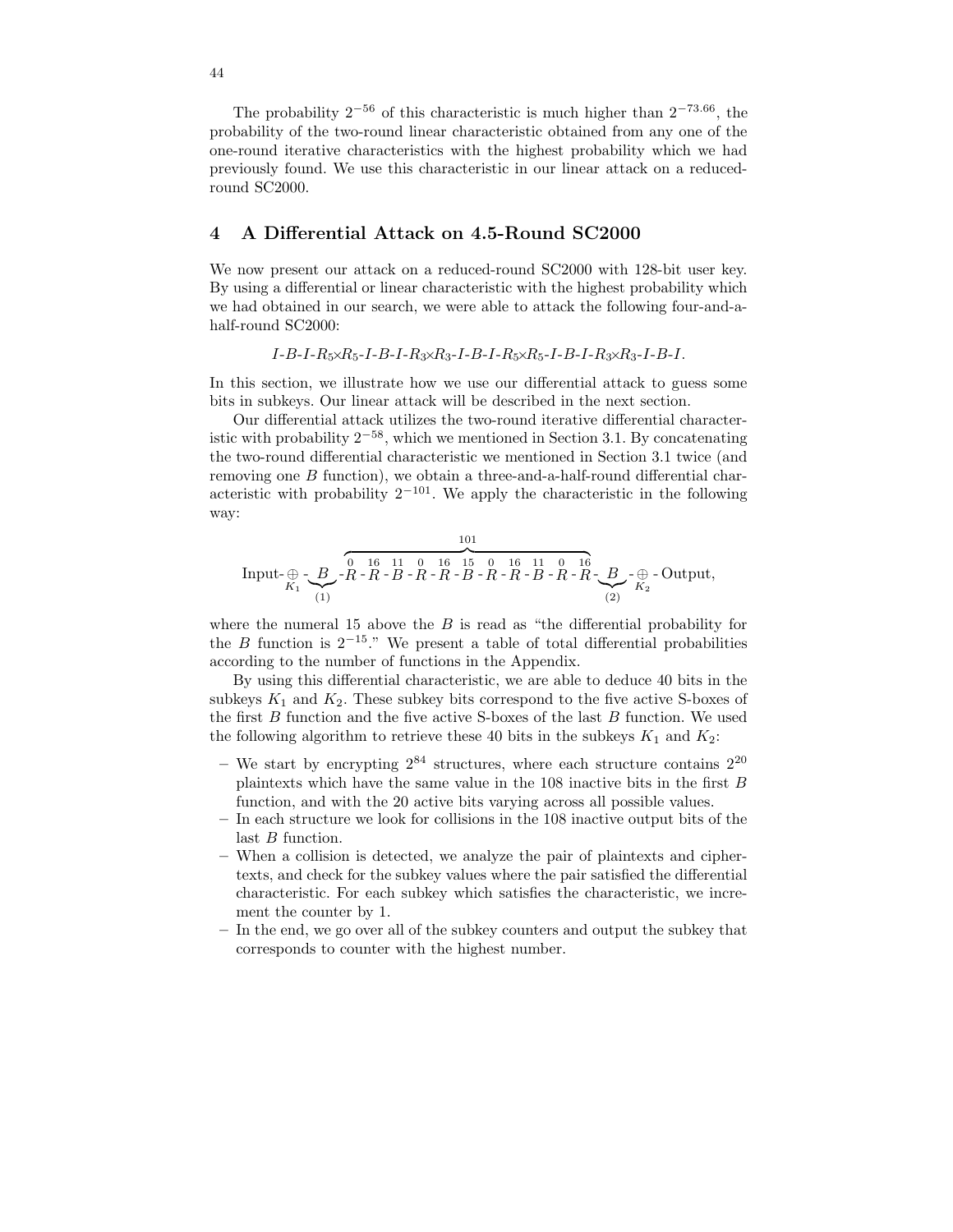As each structure induces  $2^{19}$  pairs, we have in total  $2^{103}$  pairs which have the same input difference as the input of the characteristic above after the B function. We would expect the right subkey to be suggested about four times. Since in each structure the chance that two of the  $2^{20}$  ciphertexts will agree is about  $(2^{20})^2/2 \cdot 2^{-108} = 2^{-69}$ , we would also expect  $2^{-69} \cdot 2^{84} = 2^{15}$  false hits varying over all the  $2^{40}$  possible subkeys, These false hits have few effects on subkey-counting. Thus, we are assured with a very high probability that the suggested subkey is the correct one.

The time complexity of this attack (aside from the  $2^{104}$  encryptions) is the time taken to hash the ciphertexts in each structure according to the 108 inactive bits, plus the time taken to analyze the  $2^{15}$  suggested pairs. The first term may be neglected as representing part of the encryption, and the analysis can be done in about 2 <sup>20</sup> memory accesses.

## 5 Linear Attacks on 4.5-Round SC2000

We now present our linear attack on a reduced-round SC2000 with 128-bit user key. By using the linear characteristic with the highest probability which we had obtained in our search, we are able to attack the following four-and-a-half-round SC2000:

$$
I-B-I-R_5\times R_5-I-B-I-R_3\times R_3-I-B-I-R_5\times R_5-I-B-I-R_3\times R_3-I-B-I.
$$

We now illustrate how we use the linear attack to guess subkeys. We use the two-round iterative linear characteristic with probability  $2^{-56}$  from Section 3.2. By concatenating this characteristic twice, we obtain a four-round linear characteristic with probability  $2^{-112}$ . We illustrate two types of attacks; in one, the four-round linear characteristic is used; in the other, the three-and-a-halfround characteristic obtained by eliminating the first B function from the fourround one is used. We illustrate both attacks in due order.

#### 5.1 Attack Using a Four-Round Characteristic

We use the following four-round linear characteristic with probability  $2^{-112}$ :

Input-112 z }| { 12 B - 16 R - 0 R - 12 B - 16 R - 0 R - 12 B - 16 R - 0 R - 12 B - 16 R - 0 R - B |{z} (1) -⊕ K<sup>1</sup> - Output,

where the numeral 12 above the  $B$  is read as "the linear probability of passage through the B function is  $2^{-12}$ ." We present a table of total linear probabilities according to the number of functions in the Appendix.

We are able to deduce 20 bits in the subkey  $K_1$ , which consists of four 32-bit subkeys. In the last B function (1), output mask is only related to the five  $S_4$ S-boxes. As there are only 20 ciphertext bits which interest us, we are able to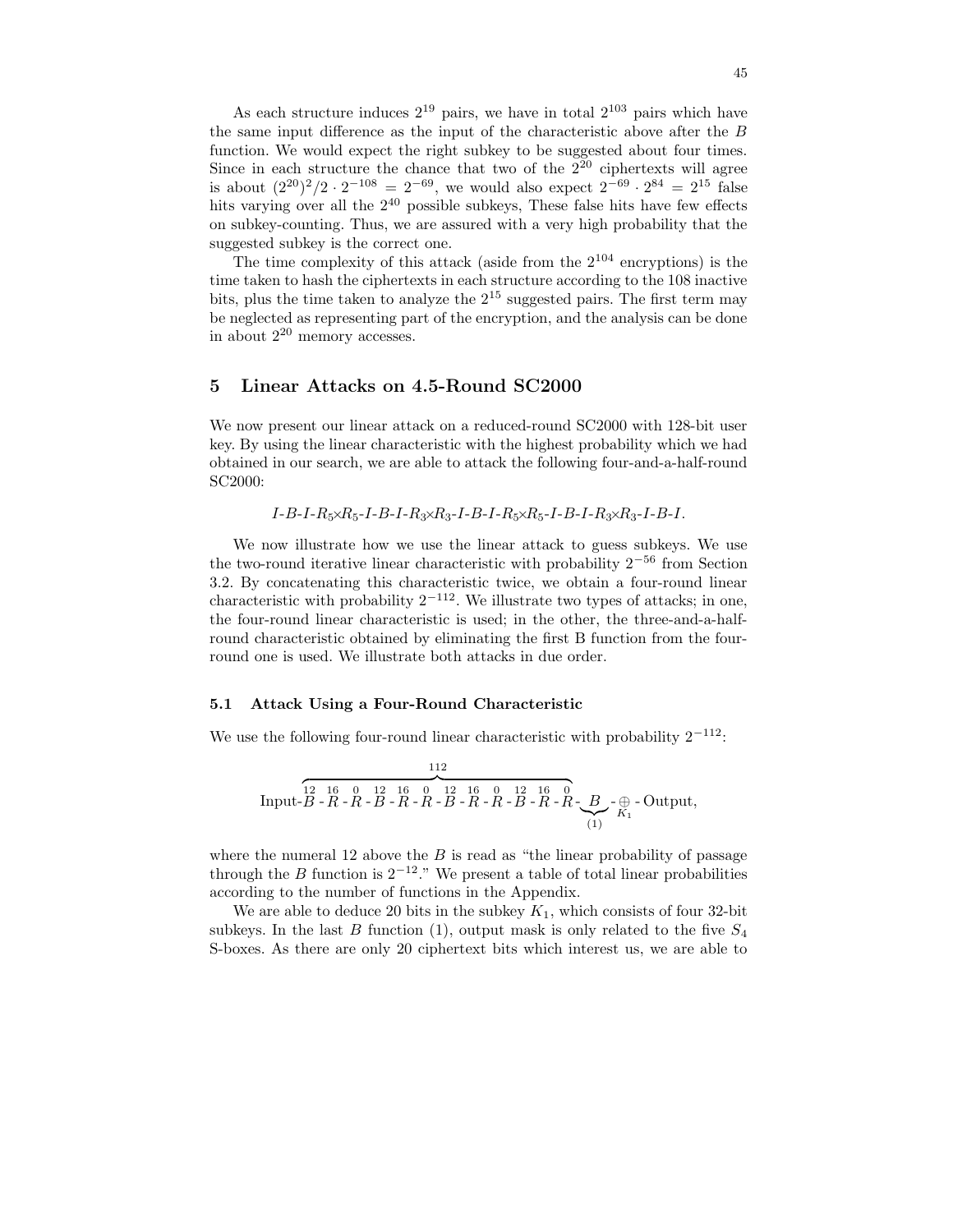count the number of occurrences of each case, and do this analysis once for each 20-bit ciphertext value. The following algorithm is capable of extracting the 20 subkey bits:

- $-$  Initialize a  $2^{20}$  array of counters (corresponding to the 20 ciphertext bits which are related to the characteristic).
- Encrypt  $2^{112} \cdot 9 = 2^{115.17}$  plaintexts.
- For each plaintext and its corresponding ciphertext add or subtract 1 (according to the parity of the input subset) to/from the counter related to the given 20 ciphertext bits.
- After counting all occurrences of the given 20 ciphertext bits, for each subkey and for each 20 bit value, calculate the parity of the output subset.
- $-$  Rank the subkey candidates according to their respective biases from  $1/2$ .

We expect the right subkey to be highly ranked, and on this basis guess that the top-ranked candidate is the right subkey. The time complexity of the above algorithm is at most  $2^{40} \cdot 5 = 2^{42.32} S_4$  calls. The success rate for the above algorithm is at least 62.3%. We can use key ranking to improve the success rate without affecting the complexity of the data. We conclude that our linear attack requires  $2^{115.17}$  known plaintexts and  $2^{42.32}$   $S_4$  calls.

### 5.2 Attack Based on a 3.5-Round Characteristic

We use the following linear characteristic with probability  $2^{-100}$ :

Input-
$$
\bigoplus_{K_1}
$$
 -  $\bigoplus_{K_1}$  -  $\bigoplus_{(1)}$  -  $\bigoplus_{(1)}$  -  $\bigoplus_{(1)}$  -  $\bigoplus_{(1)}$  -  $\bigoplus_{(1)}$  -  $\bigoplus_{(1)}$  -  $\bigoplus_{(1)}$  -  $\bigoplus_{(1)}$  -  $\bigoplus_{(1)}$  -  $\bigoplus_{(1)}$  -  $\bigoplus_{(1)}$  -  $\bigoplus_{(1)}$  -  $\bigoplus_{(1)}$  -  $\bigoplus_{(1)}$  -  $\bigoplus_{(1)}$  -  $\bigoplus_{(1)}$  -  $\bigoplus_{(1)}$  -  $\bigoplus_{(1)}$  -  $\bigoplus_{(1)}$  -  $\bigoplus_{(1)}$  -  $\bigoplus_{(1)}$  -  $\bigoplus_{(1)}$  -  $\bigoplus_{(1)}$  -  $\bigoplus_{(1)}$  -  $\bigoplus_{(1)}$  -  $\bigoplus_{(1)}$  -  $\bigoplus_{(1)}$  -  $\bigoplus_{(1)}$  -  $\bigoplus_{(1)}$  -  $\bigoplus_{(1)}$  -  $\bigoplus_{(1)}$  -  $\bigoplus_{(1)}$  -  $\bigoplus_{(1)}$  -  $\bigoplus_{(1)}$  -  $\bigoplus_{(1)}$  -  $\bigoplus_{(1)}$  -  $\bigoplus_{(1)}$  -  $\bigoplus_{(1)}$  -  $\bigoplus_{(1)}$  -  $\bigoplus_{(1)}$  -  $\bigoplus_{(1)}$  -  $\bigoplus_{(1)}$  -  $\bigoplus_{(1)}$  -  $\bigoplus_{(1)}$  -  $\bigoplus_{(1)}$  -  $\bigoplus_{(1)}$  -  $\bigoplus_{(1)}$  -  $\bigoplus_{(1)}$  -  $\bigoplus_{(1)}$  -  $\bigoplus_{(1)}$  -  $\bigoplus_{(1)}$  -  $\bigoplus_{(1)}$  -  $\bigoplus_{(1)}$  -  $\bigoplus_{(1)}$  -  $\bigoplus_{(1)}$  -  $\bigoplus_{(1)}$  -  $\bigoplus_{$ 

We need to infer 20 bits in each of  $K_1$  and  $K_2$ .

By making a small change to the above algorithm (taking the 40 plaintext and ciphertext bits into consideration, and trying 40 subkey bits) we obtain the result that, given  $2^{104.32}$  known plaintexts, the attack requires  $2^{83.32}$   $S_4$  calls.

# 6 Conclusions

We have studied the security of SC2000 against differential and linear cryptanalysis. Taking the periodic structure of SC2000 into consideration, we have investigated two-round iterative characteristics in which the differences or masks have a nonzero value in only one of the four  $S$  functions in each  $-B-R\alpha R$ - cycle, and found iterative differential characteristics with probability  $2^{-58}$  and iterative linear characteristics with probability  $2^{-56}$ .

We respectively utilized the best differential and best linear characteristic we found. We have presented both differential and linear attacks on the four-and-ahalf-round SC2000. Our differential attack needs  $2^{104}$  pairs of chosen plaintexts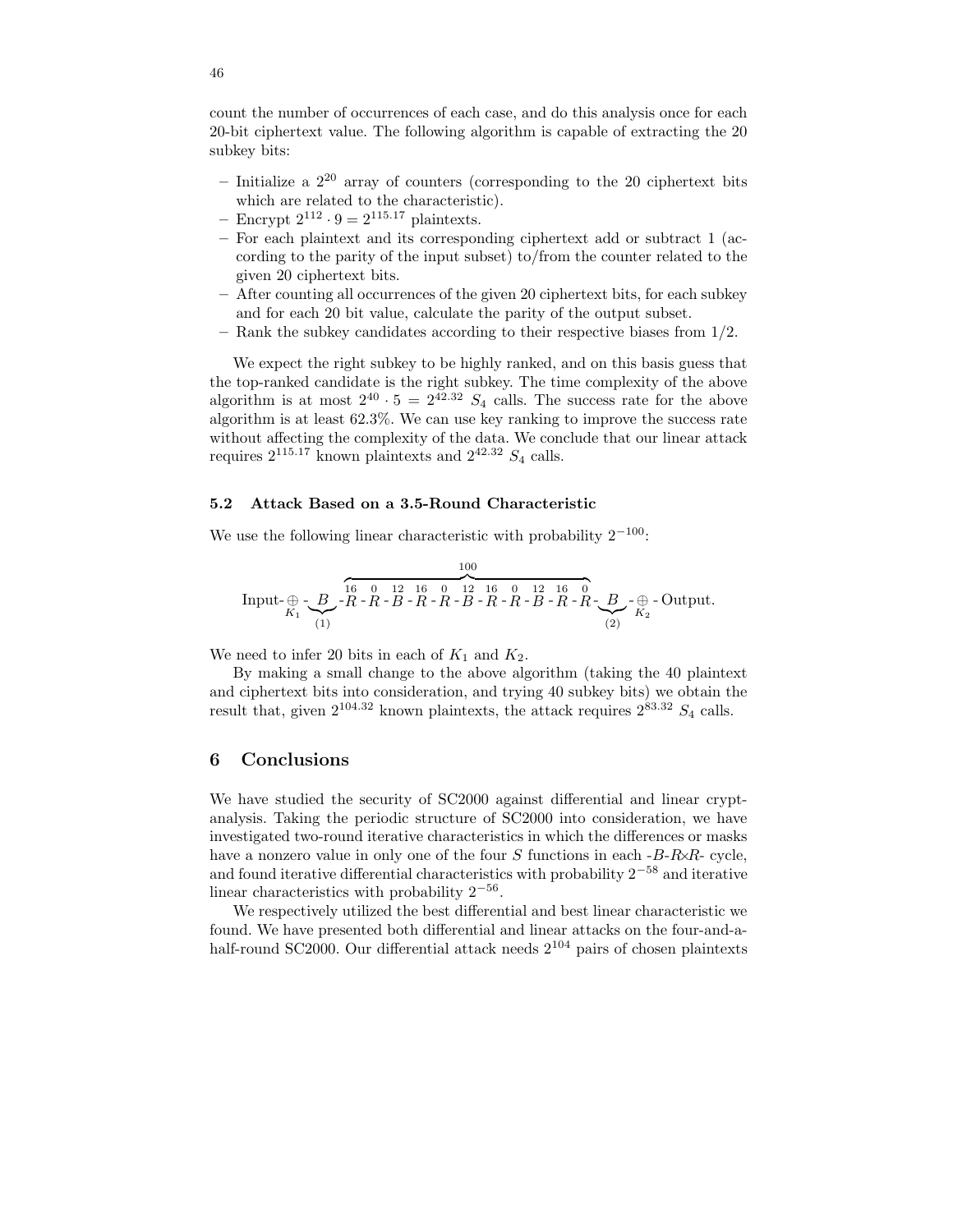and  $2^{20}$  memory accesses, and our linear attack requires  $2^{115.17}$  known plaintexts and  $2^{42.32}$   $S_4$  calls, or  $2^{104.32}$  known plaintexts and  $2^{83.32}$   $S_4$  calls. Either attack is capable of deducing 40 bits in the subkeys used in the first and last I functions.

We stress that neither our differential nor our linear attack would work on the full-round SC2000, which has six and a half rounds. The equivalent differential and linear characteristics needed to attack 6.5-round SC2000 has respective probabilities of  $2^{-159}$  and  $2^{-156}$ . We conclude that these figures show that these attacks are not applicable to the full-round SC2000.

## References

- 1. E. Biham and A. Shamir, Differential Cryptanalysis of DES-like Cryptosystems, CRYPTO '90, LNCS 537, pp.2-21, 1991.
- 2. E. Biham and A. Shamir, Differential Cryptanalysis of the Full 16-round DES, CRYPTO '92, LNCS 740, pp.487-496, 1993.
- 3. CRYPTREC project Evaluation of Cryptographic Techniques. (http://www.ipa.go.jp/security/enc/CRYPTREC/index-e.html)
- 4. O. Dunkelman and N. Keller, Boomerang and Rectangle Attack on SC2000, Proceedings of Second Open NESSIE Workshop, September 12-13, 2001.
- 5. L. R. Knudsen and H. Raddum, A first report on Whirlpool, NUSH, SC2000, Noekeon, Two-Track-Mac and RC6, 2001.

(http://www.cosic.esat.kuleuven.ac.be/nessie/reports/)

- 6. M. Matsui and A. Yamagishi, A new method for known plaintext attack of FEAL cipher, EUROCRYPT '92, LNCS 658, pp.81-91, 1993.
- 7. M. Matsui, Linear Cryptanalysis Method for DES Cipher, EUROCRYPT '93, LNCS 765, pp.386-397, 1994.
- 8. M. Matsui, The First Experimental Cryptanalysis of the Data Encryption Standard, CRYPTO '94, LNCS 839, pp.1-11, 1994.
- 9. M. Matsui, On Correlation Between the Order of S-boxes and the Strength of DES, EUROCRYPT '94, LNCS 950, pp.366-375, 1995.
- 10. S. Murphy, The cryptanalysis of FEAL-4 with 20 chosen plaintexts, Journal of Cryptology 2(3), pp.145-154, 1990.
- 11. NESSIE New European Schemes for Signatures, Integrity and Encryption. (http://www.nessie.eu.org/nessie)
- 12. H. Raddum, L. Knudsen, A Differential Attack on Reduced-Round SC2000 Proceedings of Second Open NESSIE Workshop, September 12-13, 2001.
- 13. T. Shimoyama, H. Yanami, K. Yokoyama, M. Takenaka, K. Itoh, J. Yajima, N. Torii, H. Tanaka, The SC2000 Block Cipher, Proceedings of First Open NESSIE Workshop, November 13-14, 2000.
- 14. T. Shimoyama, H. Yanami, K. Yokoyama, M. Takenaka, K. Itoh, J. Yajima, N. Torii, H. Tanaka, The Block Cipher SC2000, Preproceedings of 8th Fast Software Encryption Workshop, April 2-4, 2001.
- 15. H. Yanami, T. Shimoyama, Differential/Linear Characteristics of the SC2000 Block Cipher, Proceedings of the 2001 Symposium on Cryptography and Information Security, SCIS2001-12A-2, pp.653-658, 2001, in Japanese.
- 16. H. Yanami, T. Shimoyama, Differential/Linear Characteristics of the SC2000 Block  $Cipher (II)$ , IEICE Technical Report, ISEC2001-10, pp.63-70, 2001, in Japanese.
- 17. H. Yanami, T. Shimoyama, Differential and Linear Cryptanalysis of Reduced-Round SC2000, Proceedings of Second Open NESSIE Workshop, September 12-13, 2001.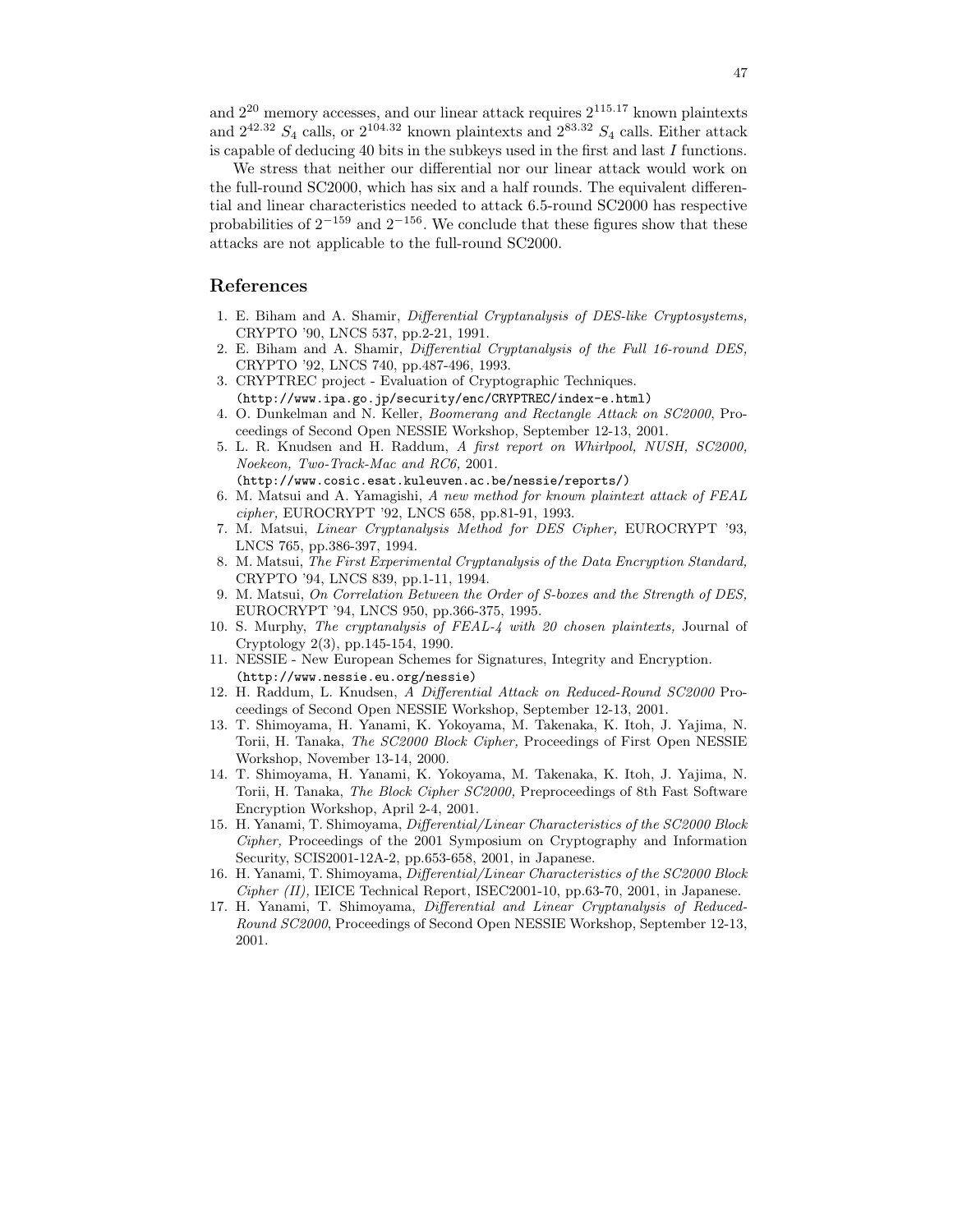# Appendix

Differential distribution table of  $S_4$ 

|                                                              |              |                |                |          |                |                |                |                | $\varDelta Out$ |                |                |                |                |                |                |          |
|--------------------------------------------------------------|--------------|----------------|----------------|----------|----------------|----------------|----------------|----------------|-----------------|----------------|----------------|----------------|----------------|----------------|----------------|----------|
| $\Delta In 0x00x10x20x30x40x50x60x70x80x90xa0xb0xc0xd0xe0xf$ |              |                |                |          |                |                |                |                |                 |                |                |                |                |                |                |          |
| 0x0                                                          | 16           | $\Omega$       | $\Omega$       | O        | O              | O              | O              | $\Omega$       | O               | O              | O              | $\Omega$       | 0              | $\Omega$       | O              | $\Omega$ |
| 0x1                                                          | O            | 0              | $\mathbf{0}$   | $\Omega$ | $\overline{0}$ | $\overline{0}$ | $\overline{2}$ | $\overline{2}$ | $\overline{2}$  | $\overline{2}$ | $\overline{2}$ | $\overline{2}$ | $\overline{2}$ | $\overline{2}$ | $\Omega$       | $\Omega$ |
| 0x2                                                          | O            | $\Omega$       | $\Omega$       | $\Omega$ | $\overline{2}$ | $\mathbf{0}$   | 4              | $\overline{2}$ | 2               | 2              | $\Omega$       | $\overline{0}$ | $\overline{0}$ | $\overline{2}$ | $\Omega$       | 2        |
| 0x3                                                          | 0            | 0              | $\mathbf{0}$   | $\Omega$ | $\overline{2}$ | $\mathbf{0}$   | $\overline{2}$ | $\mathbf{0}$   | $\Omega$        | O              | $\overline{2}$ | $\overline{2}$ | $\overline{2}$ | $\Omega$       | 4              | 2        |
| 0x4                                                          | 0            | 0              | $\mathbf{0}$   | 2        | $\Omega$       | $\overline{2}$ | $\mathbf{0}$   | $\overline{4}$ | $\Omega$        | 2              | $\overline{2}$ | $\overline{2}$ | $\mathbf{0}$   | $\mathbf{0}$   | 2              | Ω        |
| 0x5                                                          | $\Omega$     | $\overline{2}$ | $\overline{4}$ | $\Omega$ | $\Omega$       | $\overline{2}$ | $\overline{0}$ | $\mathbf{0}$   | $\Omega$        | O              | $\overline{2}$ | $\overline{0}$ | $\overline{0}$ | $\overline{4}$ | 2              | 0        |
| 0x6                                                          | $\Omega$     | $\overline{2}$ | $\Omega$       | 4        | 2              | $\mathbf{0}$   | $\overline{0}$ | $\mathbf{0}$   | 2               | O              | $\Omega$       | $\overline{0}$ | $\overline{0}$ | $\overline{2}$ | 4              | $\Omega$ |
| 0x7                                                          | $\Omega$     | 0              | $\Omega$       | 2        | 2              | $\overline{4}$ | $\mathbf{0}$   | $\mathbf{0}$   | 2               | 2              | $\Omega$       | $\overline{2}$ | $\overline{0}$ | $\overline{2}$ | $\Omega$       | $\Omega$ |
| 0x8                                                          | $\mathbf{0}$ | 0              | $\overline{2}$ | 4        | $\Omega$       | $\overline{4}$ | $\overline{0}$ | $\overline{2}$ | $\Omega$        | $\Omega$       | $\overline{2}$ | $\overline{0}$ | $\overline{0}$ | $\Omega$       | $\Omega$       | 2        |
| 0x9                                                          | $\Omega$     | 0              | $\Omega$       | 2        | 2              | $\mathbf{0}$   | $\mathbf{0}$   | $\Omega$       | 4               | O              | $\Omega$       | $\overline{2}$ | $\overline{2}$ | $\Omega$       | $\Omega$       | 4        |
| 0 <sub>xa</sub>                                              | 0            | 2              | 2              | 2        | 2              | $\overline{2}$ | $\mathbf{0}$   | $\overline{2}$ | $\Omega$        | O              | 2              | $\Omega$       | $\overline{2}$ | $\Omega$       | $\Omega$       | $\Omega$ |
| 0x <sub>b</sub>                                              | 0            | $\overline{2}$ | $\Omega$       | $\Omega$ | $\Omega$       | $\overline{2}$ | $\overline{0}$ | $\mathbf{0}$   | $\Omega$        | 4              | $\Omega$       | $\overline{2}$ | $\overline{4}$ | $\Omega$       | $\Omega$       | 2        |
| 0xc                                                          | 0            | $\overline{2}$ | $\overline{4}$ | $\Omega$ | $\Omega$       | $\overline{0}$ | $\overline{2}$ | $\Omega$       | $\Omega$        | 4              | 2              | $\Omega$       | $\overline{0}$ | $\overline{2}$ | $\Omega$       | $\Omega$ |
| 0xd                                                          | 0            | 4              | $\overline{2}$ | $\Omega$ | 2              | $\Omega$       | $\mathbf{0}$   | $\Omega$       | $\overline{2}$  | $\Omega$       | 2              | $\overline{2}$ | $\mathbf{0}$   | $\Omega$       | $\Omega$       | 2        |
| 0xe                                                          | 0            | $\overline{2}$ | $\Omega$       | $\Omega$ | $\overline{2}$ | $\mathbf{0}$   | $\overline{2}$ | $\overline{2}$ | $\Omega$        | O              | $\Omega$       | $\overline{2}$ | $\overline{2}$ | $\overline{2}$ | 2              | O        |
| 0xf                                                          | 0            | 0              | 2              | 0        | 0              | $\overline{0}$ | $\overline{4}$ | $\overline{2}$ | 2               | 0              | 0              | $\overline{0}$ | $\overline{2}$ | $\mathbf{0}$   | $\overline{2}$ | 2        |

 $(Prob = \{\Delta In \rightarrow \Delta Out\} = x/16)$ 

## Linear distribution table of  $\mathcal{S}_4$

|                                                       |          |          |                |              |                |                |                | $_{\Gamma Out}$ |                |                |                |                |                |          |     |          |
|-------------------------------------------------------|----------|----------|----------------|--------------|----------------|----------------|----------------|-----------------|----------------|----------------|----------------|----------------|----------------|----------|-----|----------|
| $I1n0x00x10x20x30x40x50x60x70x80x90xa0xb0xc0xd0xe0xf$ |          |          |                |              |                |                |                |                 |                |                |                |                |                |          |     |          |
| 0x0                                                   | 8        |          | Ω              | O            | Ω              | 0              | $\Omega$       | 0               | O              | O              | O              | $\Omega$       | 0              |          |     | $\Omega$ |
| 0x1                                                   | $\Omega$ | 0        | 0              | $\mathbf{0}$ | 2              | 2              | -2             | -2              | 4              | $\mathbf{0}$   | $\mathbf{0}$   | $\overline{4}$ | 2              | -2       | 2   | -2       |
| 0x2                                                   | $\Omega$ | 0        | $\Omega$       | $\Omega$     | -4             | 4              | $\Omega$       | $\mathbf{0}$    | $\overline{2}$ | 2              | -2             | -2             | 2              | -2       | 2   | $-2$     |
| 0x3                                                   | $\Omega$ | $\Omega$ | $\Omega$       | $\Omega$     | -2             | -2             | $-2$           | -2              | -2             | 2              | -2             | 2              | $\Omega$       | 4        | O   | -4       |
| 0x4                                                   | $\Omega$ | 2        | 2              | -4           | $\mathbf{0}$   | 2              | $-2$           | 0               | $\Omega$       | 2              | -2             | $\Omega$       | $\Omega$       | 2        | 2   | 4        |
| 0x5                                                   | $\Omega$ | 2        | -2             | $\Omega$     | 2              | $\overline{4}$ | $\Omega$       | 2               | -4             | 2              | $\overline{2}$ | $\mathbf{0}$   | 2              | $\Omega$ | O   | -2       |
| 0x6                                                   | 0        | 2        | -2             | -4           | O              | -2             | $-2$           | $\overline{4}$  | 2              | $\Omega$       | $\mathbf{0}$   | $-2$           | 2              | $\Omega$ | O   | $-2$     |
| 0x7                                                   | O        | -2       | 2              | $\Omega$     | $\overline{2}$ | $\Omega$       | $\Omega$       | -2              | -2             | Ω              | -4             | $-2$           | $\overline{4}$ | 2        | -2  | O        |
| 0x8                                                   | O        | -2       | -2             | $\Omega$     | $\mathbf{0}$   | 2              | -2             | -4              | 0              | -2             | 2              | -4             | $\Omega$       | 2        | 2   | Ω        |
| 0x9                                                   | $\Omega$ | 2        | -2             | -4           | 2              | $\Omega$       | $\overline{4}$ | $-2$            | O              | 2              | 2              | $\Omega$       | -2             | Ω        | O   | -2       |
| 0xa                                                   | 0        | 2        | -2             | $\mathbf{0}$ | $\mathbf{0}$   | 2              | 2              | $\mathbf{0}$    | 2              | $\Omega$       | $\mathbf{0}$   | 2              | 2              |          | -4  | 2        |
| 0x <sub>b</sub>                                       | 0        |          | $^{\rm -2}$    | 4            | 2              | $\Omega$       | $\Omega$       | 2               | 2              | O              | -4             | -2             | $\Omega$       | 2        | 2   | $\Omega$ |
| 0xc                                                   | $\Omega$ | 4        | 0              | $\mathbf{0}$ | $\mathbf{0}$   | $\mathbf{0}$   | -4             | $\Omega$        | $\Omega$       | -4             | $\mathbf{0}$   | $\Omega$       | $\Omega$       | 0        | -4  | O        |
| 0xd                                                   | $\Omega$ | 0        | -4             | 0            | 2              | -2             | $-2$           | -2              | o              | $\overline{4}$ | $\mathbf{0}$   | $\Omega$       | -2             | -2       | -2  | 2        |
| 0xe                                                   | $\Omega$ | 0        | $\overline{4}$ | 0            | 4              | $\mathbf{0}$   | $\Omega$       | $\mathbf{0}$    | 2              | 2              | 2              | -2             | -2             |          | - 2 | -2       |
| 0xf                                                   | 0        | 4        | $\mathbf{0}$   | O            | 2              | 2              | 2              | -2              | 2              | 2              | 2              | -2             | 4              | 0        | 0   | 0        |

 $(Prob{In \cdot \Gamma In + Out \cdot \Gamma Out = 0} - 1/2 = x/16)$ 

Probability list obtained from our best differential characteristic

| Number<br>$^{\circ}$ |    |     |                       |    |    |    |    |              |              | 10  | . . | . о<br>ᆠ | -2<br>- 10 | 14  | ΙÜ               | 16  | -   |
|----------------------|----|-----|-----------------------|----|----|----|----|--------------|--------------|-----|-----|----------|------------|-----|------------------|-----|-----|
| Function<br>name     |    | Re  | Rκ                    | ၪ  |    | Ro |    | $R_{\kappa}$ | R⊧           | Ŀ   | R-  | R,       | ▱          | Rк. | $R_{\kappa}$     | в   | R2  |
| Probability          | 15 |     | $\sim$                |    |    | 16 | 15 |              | $\sim$<br>τv | . . |     | 16       | 15         | ~   | $\sqrt{2}$<br>10 | . . | v   |
| rotal<br>pro         | 15 | 1 O | $\sim$ $\cdot$<br>- 1 | ±∠ | 42 | 58 | 73 | $\cdot$      | 89           | 100 | 100 | 116      | 131        | 131 | 147              | 158 | 158 |

Probability list obtained from our best linear characteristic

| Number<br>ions         |          |    |               |                 |                |                     |     |              |         | 10              | . .                  | 12                        | ιo       | 14  | Ιð                | 16           |     |
|------------------------|----------|----|---------------|-----------------|----------------|---------------------|-----|--------------|---------|-----------------|----------------------|---------------------------|----------|-----|-------------------|--------------|-----|
| Function name          | В        | Rκ |               | В               | R <sub>2</sub> | πc                  | ∸   | $R_{\kappa}$ | Rκ<br>ن | ₽               | R <sub>2</sub><br>د، | R <sub>2</sub><br>$\cdot$ | ∸        | Кĸ  | $R_{\infty}$<br>υ | ∸            | Кo  |
| Probability            | 1 ລ<br>ᆠ |    | $\mathcal{L}$ | <b>C</b><br>. . |                | $\mathcal{L}$<br>πυ | . . |              | ΙU      | $\Omega$<br>. . |                      | 16                        | ּח<br>∸∸ |     | 16                | $\sim$<br>-- | υ   |
| ÷<br>Total probability | າຈ<br>ᆠ  | -- | 28            | 40              | 40             | 56                  | 68  | 68           | 84      | 96              | 96                   | 12<br>++4                 | 124      | 124 | 140               | 152          | 152 |